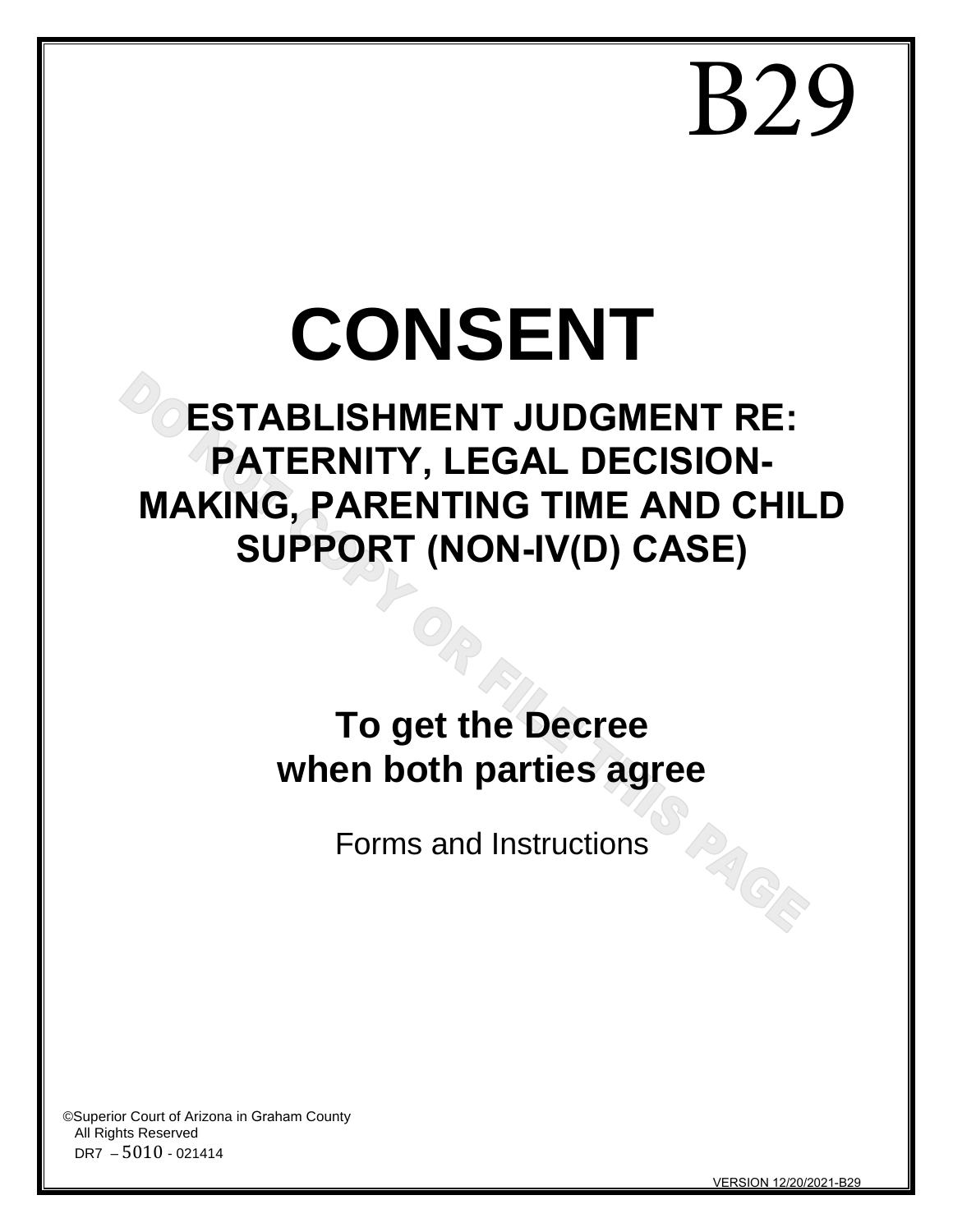#### **SELF-SERVICE CENTER**

## **CONSENT DECREE FOR DIVORCE OR LEGAL SEPARATION IN A NON-COVENANT MARRIAGE WITH OR WITHOUT MINOR CHILDREN**

#### **CHECKLIST**

#### *You may use these forms if . . .*

- You or your spouse filed a "*Petition for Divorce or for Legal Separation in a Non-Covenant Marriage With or Without Minor Children",* **AND**
- You and your spouse agree to the divorce or legal separation **and** you agree **on all** terms of the divorce or legal separation, including:
	- **1.** Division of property and debt,
	- **2.** Spousal maintenance (alimony) (if any, how much)
	- **3.** Custody, parenting time, and support of any minor children
- You and your spouse will provide your notarized signatures on the *"Consent Decree"* to indicate your agreement on all terms; **AND**
- $\checkmark$  You and your spouse have attended, or will attend, the Parent Information Program before you file a Consent Decree*;*
- You understand that **IF** *both parties are in complete agreement* on **all** terms of the divorce or legal separation as stated in the "*Petition*":
	- 1. **It is not necessary either: a)** for the Respondent to file a "*Response*", or **b)** for the parties to file a "*Consent Decree"*.
	- **2.** If *no* response has been filed, the Petitioner may apply for a **default** decree *at no extra cost.*
	- **3.** If a response **has** been filed and the parties later come to agreement on all issues, a Consent Decree may be filed *at no extra charge*.

#### **DO NOT USE THESE FORMS IF:**

You disagree on **any** terms of the divorce or legal separation.

**READ ME:** Consulting a lawyer before filing documents with the court may help prevent unexpected results. A list of lawyers you may hire to advise you on handling your own case or to perform specific tasks, as well as a list of court-approved mediators can be found on the Self-Service Center website.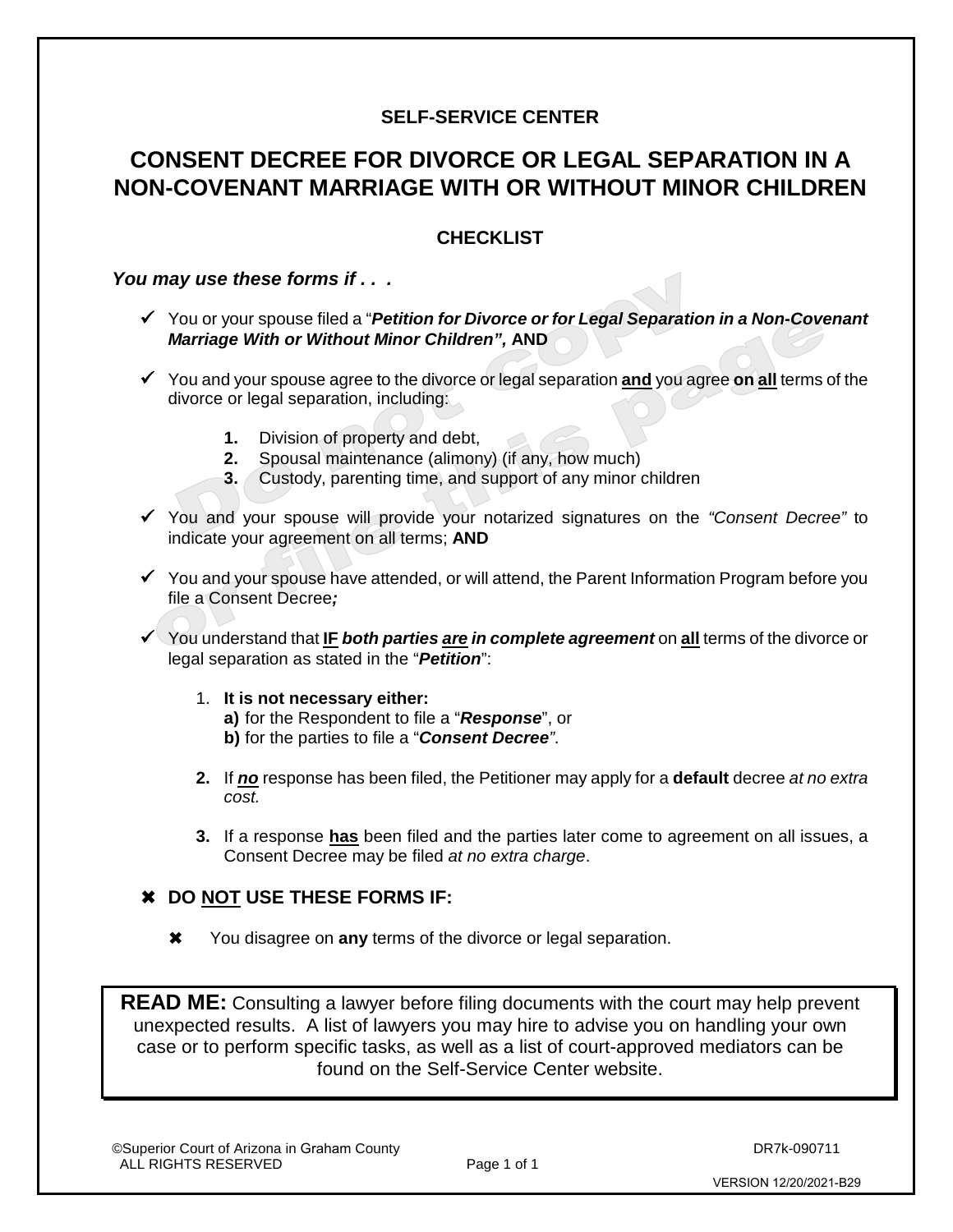#### **SELF-SERVICE CENTER**

# **HOW TO FILL OUT THE CONSENT DECREE FOR DIVORCE OR LEGAL SEPARATION IN A NON-COVENANT MARRIAGE**

**You may use these instructions ONLY if you and the other party:**

- **do not have a "covenant" marriage;**
- **have agreed on all terms of the divorce; AND**
- **have agreed to file and sign a Consent Decree.**

## **INSTRUCTIONS FOR FILLING OUT THE CONSENT DECREE:**

- Fill in the information requested at top left for the Petitioner and the Respondent. The spaces marked "representing" and "state bar number" are used **only** if an attorney is preparing this form.
- Fill in the names of the persons shown as the "Petitioner" and the "Respondent" and the case number as on the *"Petition for Dissolution* (Divorce) *of a Non-Covenant Marriage"*.
- Write the ATLAS number *if* one has been assigned to your case.

**FILL OUT THE REST OF THIS FORM ACCORDING TO THE AGREEMENT AND UNDERSTANDING OF BOTH PARTIES.** 

**IF YOUR DIVORCE CASE IS** *WITHOUT CHILDREN***, CHECK THE APPROPRIATE BOXES TO INDICATE THAT THE SECTIONS CONCERNING CHILDREN DO NOT APPLY.**

**DO NOT SIGN UNTIL YOU ARE IN THE PRESENCE OF A CLERK OF COURT OR A NOTARY PUBLIC. BE PREPARED TO SHOW PHOTO IDENTIFICATION.**

**SIGNING THIS FORM IS A STATEMENT TO THE COURT THAT YOU HAVE READ, UNDERSTAND, AND AGREE WITH THE CONTENTS OF THIS DOCUMENT.** 

**SIGNING THIS FORM IS A REQUEST TO THE COURT TO MAKE THIS DOCUMENT THE COURT ORDER THAT GOVERNS YOUR DIVORCE OR LEGAL SEPARATION.**

**READ CAREFULLY BEFORE YOU SIGN. DO NOT SIGN IF YOU DO NOT UNDERSTAND OR DO NOT AGREE TO ALL TERMS OF THIS CONSENT DECREE.**

**LAWYER SIGNATURES: If either party is represented by an attorney, the attorney(s) must also sign.**

**TIME FRAME: Do not submit the Consent Decree to the court until at least 60 days have passed since the date the Respondent was served with** *or* **signed an** *"Acceptance of Service"* **for the divorce or legal separation papers. The Judge cannot sign your decree until 60 days after service. (A.R.S. § 25-329)**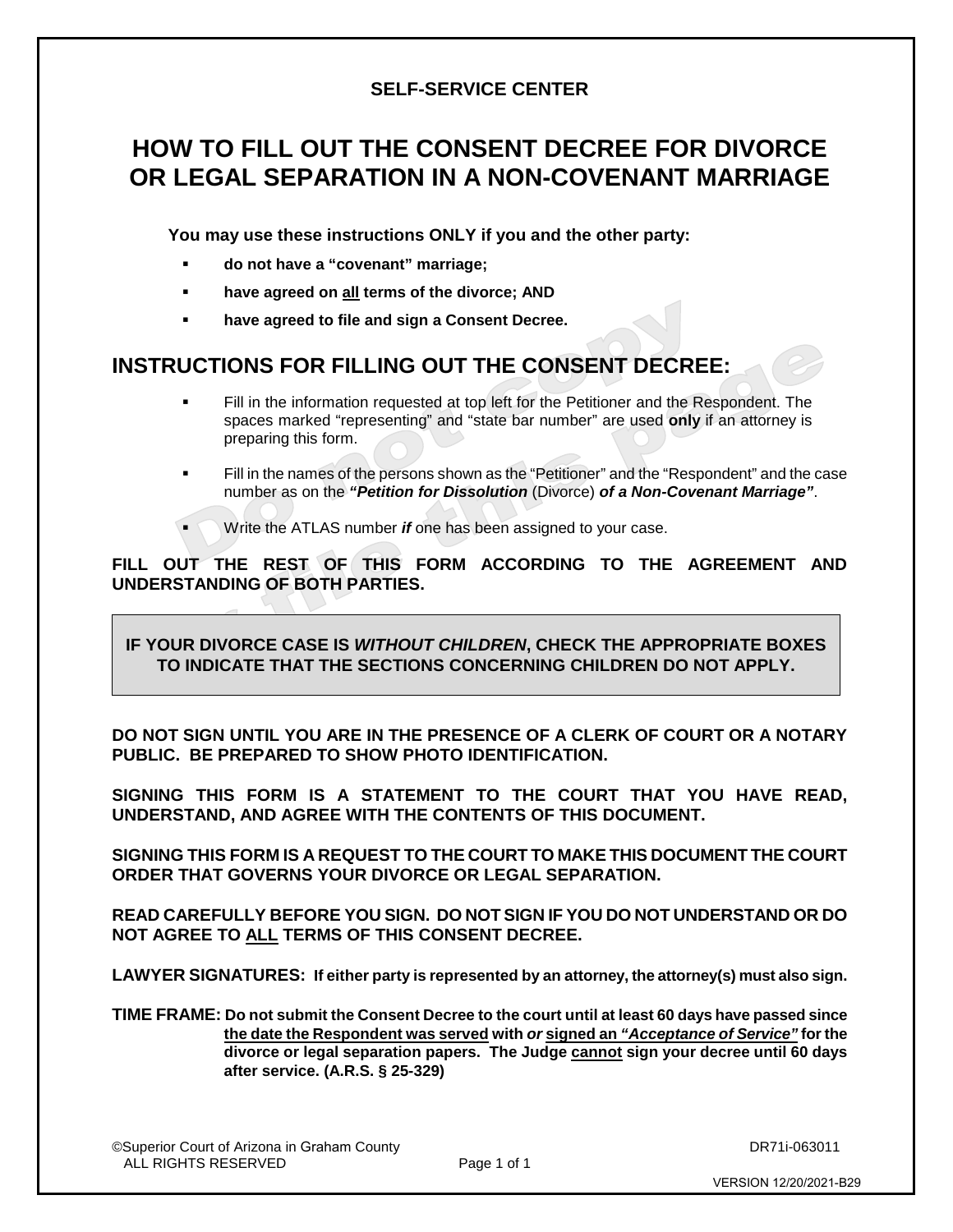For Clerk's Use Only

#### **IN THE SUPERIOR COURT GRAHAM COUNTY, STATE OF ARIZONA**

| In re the Matter of:                                                                                                                           | Case No. DO-                                                                                                                                     |
|------------------------------------------------------------------------------------------------------------------------------------------------|--------------------------------------------------------------------------------------------------------------------------------------------------|
| Petitioner,<br>and                                                                                                                             | <b>CONSENT</b><br><b>ESTABLISHMENT JUDGMENT RE:</b><br>PATERNITY, LEGAL DECISION-MAKING,<br>PARENTING TIME AND CHILD SUPPORT<br>(NON-IV(D) CASE) |
| Respondent.                                                                                                                                    |                                                                                                                                                  |
| this matter is a Non-IV(D) case. The Court further finds:                                                                                      |                                                                                                                                                  |
| $\lceil$ 1 is present without counsel<br>[ ] is present and represented by counsel:<br>Counsel's name:                                         |                                                                                                                                                  |
| 2.<br>[ ] is present without counsel<br>[ ] is present and represented by counsel:<br>$\frac{\text{Counsel's name:}}{\text{Counsel's name: }}$ |                                                                                                                                                  |
|                                                                                                                                                |                                                                                                                                                  |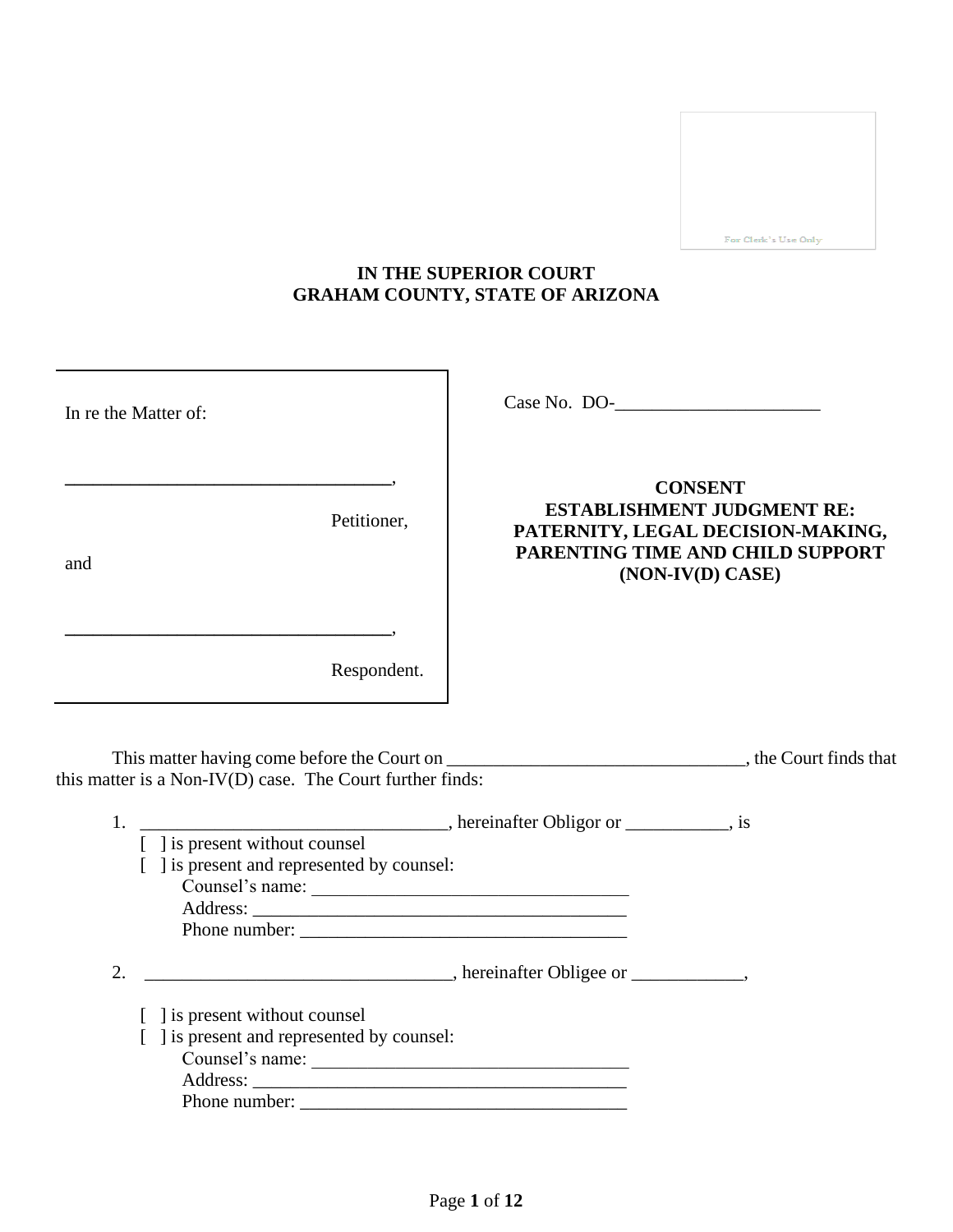3. \_\_\_\_\_\_\_\_\_\_\_\_\_\_ is the Mother of the following child(ren) born out of wedlock and has a duty to support the child(ren):

| $Name(s)$ of minor child(ren)                                                               | Date of birth |
|---------------------------------------------------------------------------------------------|---------------|
|                                                                                             |               |
|                                                                                             |               |
|                                                                                             |               |
|                                                                                             |               |
| 4. _________________ is the Father of the above-named child(ren) pursuant to the following: |               |
|                                                                                             |               |

[ ] Genetic Testing pursuant to A.R.S. §25-816.

[ ] Name on Birth Certificate pursuant to A.R.S. §25-814.

[ ] Voluntary Acknowledgment pursuant to A.R.S. §25-812.

[ ] \_\_\_\_\_\_\_\_\_\_\_ was defaulted and/or had personal notice of the hearing and failed to appear. The allegations in the Petition to Establish are therefore deemed admitted pursuant to A.R.S. §25-813. [ ] \_\_\_\_\_\_\_\_\_\_\_\_\_\_\_\_\_\_\_\_\_\_\_\_\_\_\_\_\_\_\_\_\_\_\_\_\_\_\_\_\_\_\_\_\_\_\_\_\_\_\_\_\_\_\_\_\_\_\_\_\_\_\_\_\_\_\_\_\_\_\_\_\_\_\_

- 5. [ ] IF APPLICABLE: Husband of the natural mother is not the natural father of the child(ren), has admitted non-paternity and waiving his rights to contest the paternity action, has relinquished and waived all legal rights to contest this paternity action, and has relinquished and waived all legal rights he may have to the above-named child(ren).
- 6. The State of Arizona has personal jurisdiction over the Respondent for the following reasons:
- 7. [ ] With respect to past child support, the Court finds good cause to award past support for other than three years pursuant to A.R.S. §25-809(B), after considering all relevant circumstances, including:

\_\_\_\_\_\_\_\_\_\_\_\_\_\_\_\_\_\_\_\_\_\_\_\_\_\_\_\_\_\_\_\_\_\_\_\_\_\_\_\_\_\_\_\_\_\_\_\_\_\_\_\_\_\_\_\_\_\_\_\_\_\_\_\_\_\_\_\_\_\_\_\_\_\_\_\_\_\_\_\_\_ \_\_\_\_\_\_\_\_\_\_\_\_\_\_\_\_\_\_\_\_\_\_\_\_\_\_\_\_\_\_\_\_\_\_\_\_\_\_\_\_\_\_\_\_\_\_\_\_\_\_\_\_\_\_\_\_\_\_\_\_\_\_\_\_\_\_\_\_\_\_\_\_\_\_\_\_\_\_\_\_\_

A. The circumstances, conduct or motivation of the party who claims entitlement to past support in not seeking an earlier establishment of maternity or paternity, specifically:

\_\_\_\_\_\_\_\_\_\_\_\_\_\_\_\_\_\_\_\_\_\_\_\_\_\_\_\_\_\_\_\_\_\_\_\_\_\_\_\_\_\_\_\_\_\_\_\_\_\_\_\_\_\_\_\_\_\_\_\_\_\_\_\_\_\_\_\_\_\_\_\_\_\_\_\_\_\_ \_\_\_\_\_\_\_\_\_\_\_\_\_\_\_\_\_\_\_\_\_\_\_\_\_\_\_\_\_\_\_\_\_\_\_\_\_\_\_\_\_\_\_\_\_\_\_\_\_\_\_\_\_\_\_\_\_\_\_\_\_\_\_\_\_\_\_\_\_\_\_\_\_\_\_\_\_\_

B. The circumstances, conduct or motivation of the party from whom past support is sought in impeding the establishment of maternity or paternity, specifically: \_\_\_\_\_\_\_\_\_\_\_\_\_\_\_\_\_\_\_\_\_\_\_\_\_\_\_\_\_\_\_\_

\_\_\_\_\_\_\_\_\_\_\_\_\_\_\_\_\_\_\_\_\_\_\_\_\_\_\_\_\_\_\_\_\_\_\_\_\_\_\_\_\_\_\_\_\_\_\_\_\_\_\_\_\_\_\_\_\_\_\_\_\_\_\_\_\_\_\_\_\_\_\_\_\_\_\_\_\_\_ \_\_\_\_\_\_\_\_\_\_\_\_\_\_\_\_\_\_\_\_\_\_\_\_\_\_\_\_\_\_\_\_\_\_\_\_\_\_\_\_\_\_\_\_\_\_\_\_\_\_\_\_\_\_\_\_\_\_\_\_\_\_\_\_\_\_\_\_\_\_\_\_\_\_\_\_\_\_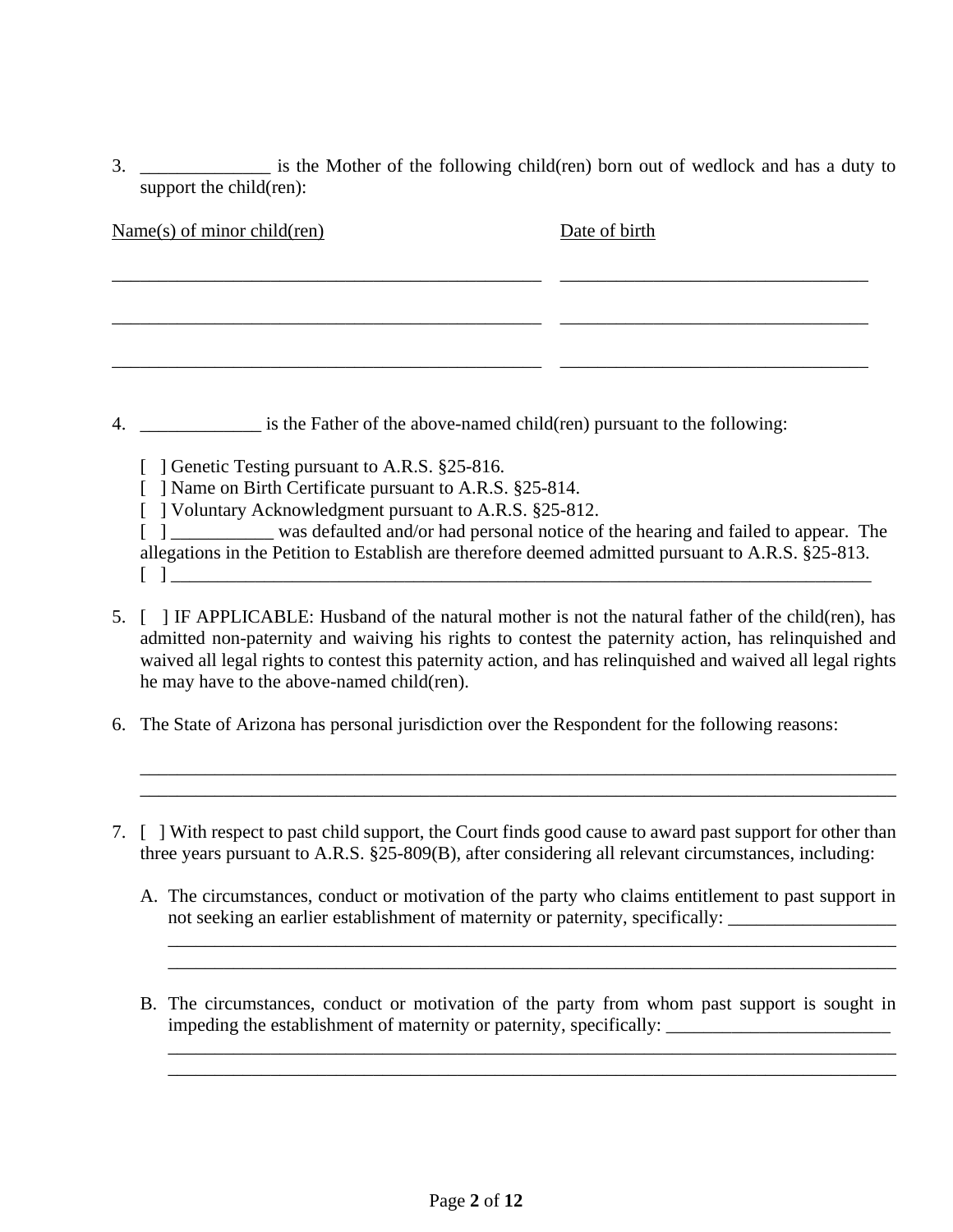- C. The diligence with which service of process was attempted on the Respondent, specifically: \_\_\_\_\_
- D. Other: \_\_\_\_\_\_\_\_\_\_\_\_\_\_\_\_\_\_\_\_\_\_\_\_\_\_\_\_\_\_\_\_\_\_\_\_\_\_\_\_\_\_\_\_\_\_\_\_\_\_\_\_\_\_\_\_\_\_\_\_\_\_\_\_\_\_\_\_\_\_\_\_ \_\_\_\_\_\_\_\_\_\_\_\_\_\_\_\_\_\_\_\_\_\_\_\_\_\_\_\_\_\_\_\_\_\_\_\_\_\_\_\_\_\_\_\_\_\_\_\_\_\_\_\_\_\_\_\_\_\_\_\_\_\_\_\_\_\_\_\_\_\_\_\_\_\_\_\_\_\_ \_\_\_\_\_\_\_\_\_\_\_\_\_\_\_\_\_\_\_\_\_\_\_\_\_\_\_\_\_\_\_\_\_\_\_\_\_\_\_\_\_\_\_\_\_\_\_\_\_\_\_\_\_\_\_\_\_\_\_\_\_\_\_\_\_\_\_\_\_\_\_\_\_\_\_\_\_\_

\_\_\_\_\_\_\_\_\_\_\_\_\_\_\_\_\_\_\_\_\_\_\_\_\_\_\_\_\_\_\_\_\_\_\_\_\_\_\_\_\_\_\_\_\_\_\_\_\_\_\_\_\_\_\_\_\_\_\_\_\_\_\_\_\_\_\_\_\_\_\_\_\_\_\_\_\_\_ \_\_\_\_\_\_\_\_\_\_\_\_\_\_\_\_\_\_\_\_\_\_\_\_\_\_\_\_\_\_\_\_\_\_\_\_\_\_\_\_\_\_\_\_\_\_\_\_\_\_\_\_\_\_\_\_\_\_\_\_\_\_\_\_\_\_\_\_\_\_\_\_\_\_\_\_\_\_

8. Father has  $\Box$  or has not  $\Box$  completed the parent information program.

Mother has  $\Box$  or has not  $\Box$  completed the parent information program.

Any parent who has not attended the parent information program shall be denied any requested relief to enforce or modify this Judgment until completion of the course.

#### IT IS HEREBY ORDERED, ADJUDGED AND DECREED:

- 1. [ ] IF APPLICABLE: Husband of the natural mother is not the natural father of the child(ren), waives all legal rights to contest the paternity action and waives all legal rights that he might have to the above-named child(ren).
- 2. [ ] IF APPLICABLE: Judgment is entered pursuant to A.R.S. §25-809 against Obligor and in favor of Obligee in the amount of \$\_\_\_\_\_\_\_\_\_\_\_\_\_, plus interest at the legal rate, for expenses incurred for the lying-in, support of and attendance upon Obligee during her confinement.
- 3. [ ] IF APPLICABLE: Judgment is entered against Obligor and in favor of Obligee in the amount of  $\$\$ . plus interest at the legal rate, for the past medical care of the minor child(ren).
- 4. [ ] IF APPLICABLE: Judgment is entered against Obligor and in favor of Obligee in the amount of \$\_\_\_\_\_\_\_\_\_\_\_\_\_ for the period of \_\_\_\_\_\_\_\_\_\_\_\_\_\_\_\_\_\_\_\_\_ to \_\_\_\_\_\_\_\_\_\_\_\_\_\_\_\_\_\_\_\_, plus interest at the legal rate, for the **past support** of the minor child(ren), calculated by retroactive application of the Arizona Child Support Guidelines pursuant to A.R.S. §25-501 and/or A.R.S. §25- 809. Said amount shall be paid at the rate of \$\_\_\_\_\_\_\_\_\_\_\_\_\_\_\_\_ per month, effective  $\mathcal{L}=\mathcal{L}^{\text{max}}$
- 5. Obligor shall pay **current** Child Support in the amount of \$\_\_\_\_\_\_\_\_\_\_\_ per month, effective \_\_\_\_\_\_\_\_\_\_\_\_\_\_\_\_. Said amount is in accordance with the Arizona Child Support Guidelines.

#### OR

Obligor shall pay current Child Support in the amount of \$\_\_\_\_\_\_\_\_\_\_\_ per month, effective **Example 2.** Said amount is a deviation from the Arizona Child Support Guidelines. The Court has considered the best interests of the minor child(ren) in determining that a deviation is appropriate. The Court finds that application of the Guidelines would be inappropriate or unjust and that the parties have signed a written agreement free of duress or coercion with knowledge of the amount of support that would have been ordered by the guidelines but for the agreement.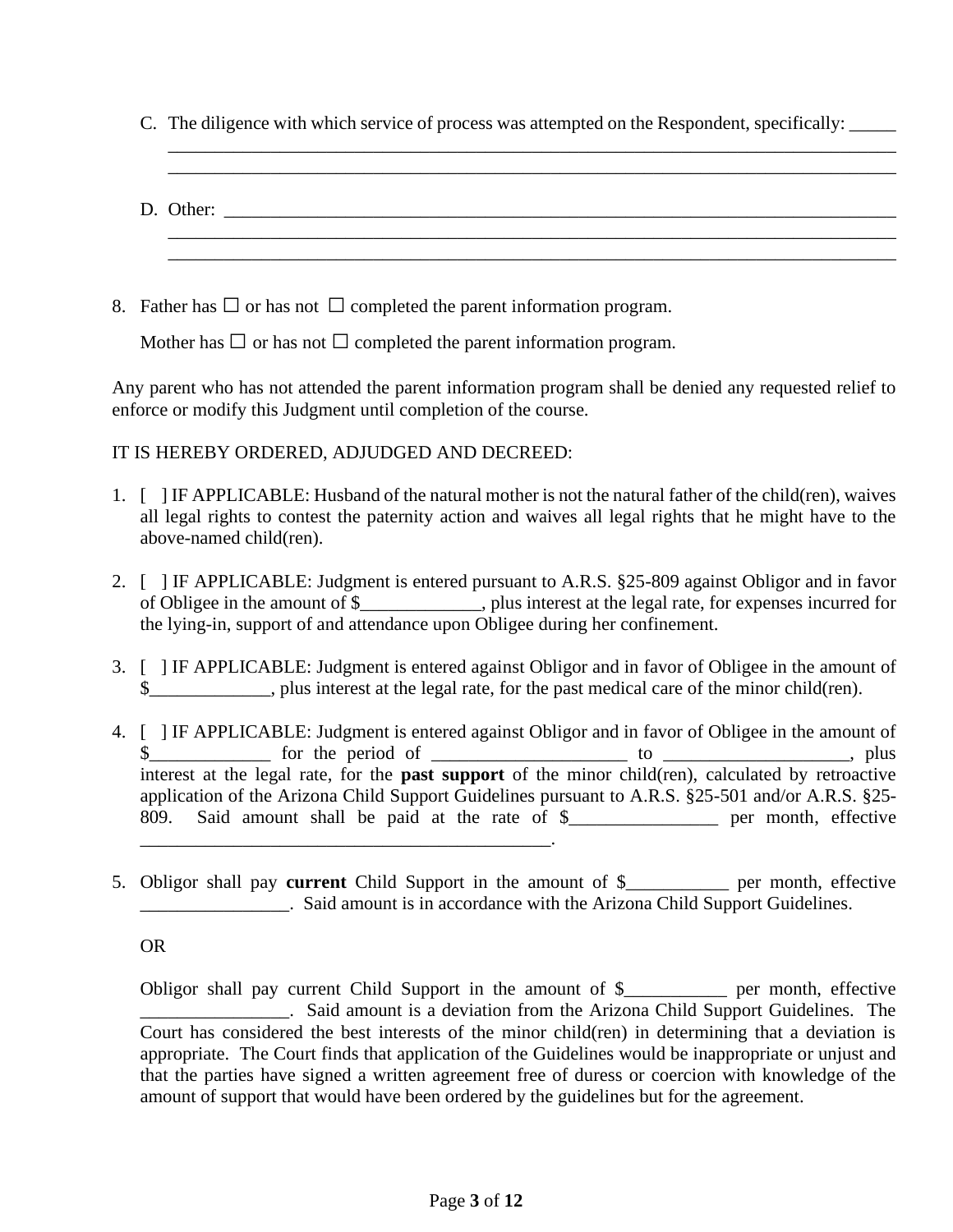The first payment is due on \_\_\_\_\_\_\_\_\_\_\_\_\_\_\_\_\_\_\_ and continuing the same day of each month thereafter. Obligor is personally responsible for the timely payment of child support and fees. Failure to make such a payment(s) may result in a finding of contempt which may result in sanctions, including incarceration.

Obligor shall pay by Income Withholding Order along with the monthly handling fee as set forth by statute.

The Child Support Order is presumed to terminate on \_\_\_\_\_\_\_\_\_\_\_\_\_\_\_\_, when the youngest child who is a subject of this Order is expected to emancipate. The presumptive date may be modified upon changed circumstances.

The Division of Child Support Services shall not increase the payment on arrears in this matter by administrative Income Withholding Order without further Order of the Court during the minority of the child(ren).

6. As for Medical, Dental and Vision Care for the minor child(ren):

| $\Box$ Obligor is responsible for providing: $\Box$ Medical $\Box$ Dental $\Box$ Vision Care Insurance |  |  |
|--------------------------------------------------------------------------------------------------------|--|--|
|                                                                                                        |  |  |

| $\Box$ Obligee is responsible for providing: $\Box$ Medical $\Box$ Dental $\Box$ Vision Care Insurance |  |  |
|--------------------------------------------------------------------------------------------------------|--|--|
|--------------------------------------------------------------------------------------------------------|--|--|

The party ordered to provide insurance coverage must keep the other party informed of the insurance company name, address and phone number and provide necessary documents (including insurance cards) to permit insurance claims to be submitted.

All reasonable uncovered and/or uninsured medical, dental and vision care, prescription and other health-care expenses (including co-pays) incurred by the minor child(ren) shall be paid \_\_\_\_\_\_\_\_ % by Father and \_\_\_\_\_\_\_\_ % by Mother.

7. If Obligor has paid in full all current support and court ordered arrearage payments due for the calendar year by December 31 (or if by wage assignment, by January 15 of the following year), the right to claim the federal and state tax exemptions for the child(ren) each year will be allocated as follows:

| Parent entitled to claim |                             | Name of child | Tax year |
|--------------------------|-----------------------------|---------------|----------|
|                          | $\Box$ Father $\Box$ Mother |               |          |
|                          | $\Box$ Father $\Box$ Mother |               |          |
|                          | $\Box$ Father $\Box$ Mother |               |          |

8. Legal Decision-Making and Parenting Time is in the minor child(ren)'s best interest to be:

 $\Box$  Sole Legal Decision-Making is awarded to  $\Box$  Mother or  $\Box$  Father.

 $\square$  Parenting time shall be in accordance with the Parenting Time schedule which is attached hereto as Exhibit "A" and incorporated herein by reference,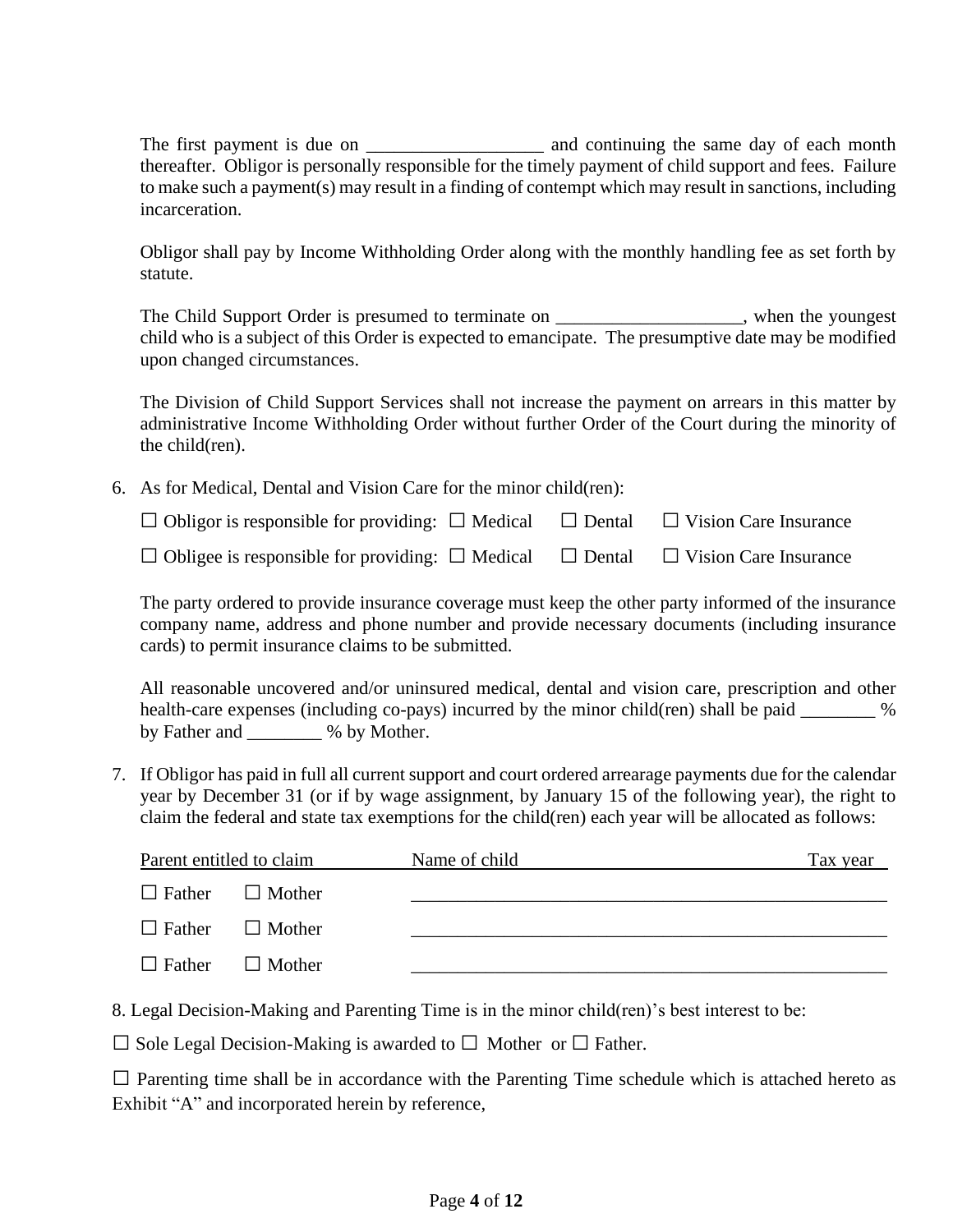#### OR

□Supervised Parenting Time shall be awarded to □Mother or □Father because \_\_\_\_\_\_\_\_\_\_\_\_\_\_\_\_\_

The following persons are appropriate supervisors: \_\_\_\_\_\_\_\_\_\_\_\_\_\_\_\_\_\_\_\_\_\_\_\_\_\_\_\_\_\_

#### OR

□ No parenting time shall be awarded to□ Mother or □Father because \_\_\_\_\_\_\_\_\_\_\_\_\_\_\_\_\_\_\_\_\_\_\_\_

#### OR

 $\square$  Joint Legal Decision-Making is awarded to both parents. The parties agree to act as joint decisionmakers of the minor child(ren) as set forth in the signed Joint Legal Decision-Making Agreement and Parenting Plan, which is attached hereto as Exhibit "A" and incorporated herein by reference.

\_\_\_\_\_\_\_\_\_\_\_\_\_\_\_\_\_\_\_\_\_\_\_\_\_\_\_\_\_\_\_\_\_\_\_\_\_\_\_\_\_\_\_\_\_\_\_\_\_\_\_\_\_\_\_\_\_\_\_\_\_\_\_\_\_\_\_\_\_\_\_\_\_\_\_\_\_\_\_\_\_\_\_\_

\_\_\_\_\_\_\_\_\_\_\_\_\_\_\_\_\_\_\_\_\_\_\_\_\_\_\_\_\_\_\_\_\_\_\_\_\_\_\_\_\_\_\_\_\_\_\_\_\_\_\_\_\_\_\_\_\_\_\_\_\_\_\_\_\_\_\_\_\_\_\_\_\_\_\_\_\_\_\_\_\_\_\_\_ \_\_\_\_\_\_\_\_\_\_\_\_\_\_\_\_\_\_\_\_\_\_\_\_\_\_\_\_\_\_\_\_\_\_\_\_\_\_\_\_\_\_\_\_\_\_\_\_\_\_\_\_\_\_\_\_\_\_\_\_\_\_\_\_\_\_\_\_\_\_\_\_\_\_\_\_\_\_\_\_\_\_\_\_

9. Temporary Orders: □ have been satisfied in full or □judgment is awarded as follows: \_\_\_\_\_\_\_\_\_\_

with interest at the highest legal rate allowed by law.

10. The parties shall exchange tax returns, affidavits of income and expenses and current pay information every 24 months or as follows: \_\_\_\_\_\_\_\_\_\_\_\_\_\_\_\_\_\_\_\_\_\_\_\_\_\_\_\_\_\_\_\_\_\_\_\_\_\_\_\_\_\_\_\_\_\_\_\_\_\_\_\_\_\_\_\_

\_\_\_\_\_\_\_\_\_\_\_\_\_\_\_\_\_\_\_\_\_\_\_\_\_\_\_\_\_\_\_\_\_\_\_\_\_\_\_\_\_\_\_\_\_\_\_\_\_\_\_\_\_\_\_\_\_\_\_\_\_\_\_\_\_\_\_\_\_\_\_\_\_\_\_\_\_\_\_\_\_ \_\_\_\_\_\_\_\_\_\_\_\_\_\_\_\_\_\_\_\_\_\_\_\_\_\_\_\_\_\_\_\_\_\_\_\_\_\_\_\_\_\_\_\_\_\_\_\_\_\_\_\_\_\_\_\_\_\_\_\_\_\_\_\_\_\_\_\_\_\_\_\_\_\_\_\_\_\_\_\_\_ \_\_\_\_\_\_\_\_\_\_\_\_\_\_\_\_\_\_\_\_\_\_\_\_\_\_\_\_\_\_\_\_\_\_\_\_\_\_\_\_\_\_\_\_\_\_\_\_\_\_\_\_\_\_\_\_\_\_\_\_\_\_\_\_\_\_\_\_\_\_\_\_\_\_\_\_\_\_\_\_\_

\_\_\_\_\_\_\_\_\_\_\_\_\_\_\_\_\_\_\_\_\_\_\_\_\_\_\_\_\_\_\_\_\_\_\_\_\_\_\_\_\_\_\_\_\_\_\_\_\_\_\_\_\_\_\_\_\_\_\_\_\_\_\_\_\_\_\_\_\_\_\_\_\_\_\_\_\_\_\_\_\_

11. Other Orders:

Pursuant to Arizona Rules of Family Law Procedure 78(c), no further matters remain pending, and this Establishment Judgment is a final, appealable Order.

DONE IN OPEN COURT this \_\_\_\_\_\_ day of \_\_\_\_\_\_\_\_\_\_\_\_\_\_\_\_\_\_\_\_\_\_\_\_, \_\_\_\_\_\_\_\_\_.

#### **JUDGE OF THE SUPERIOR COURT**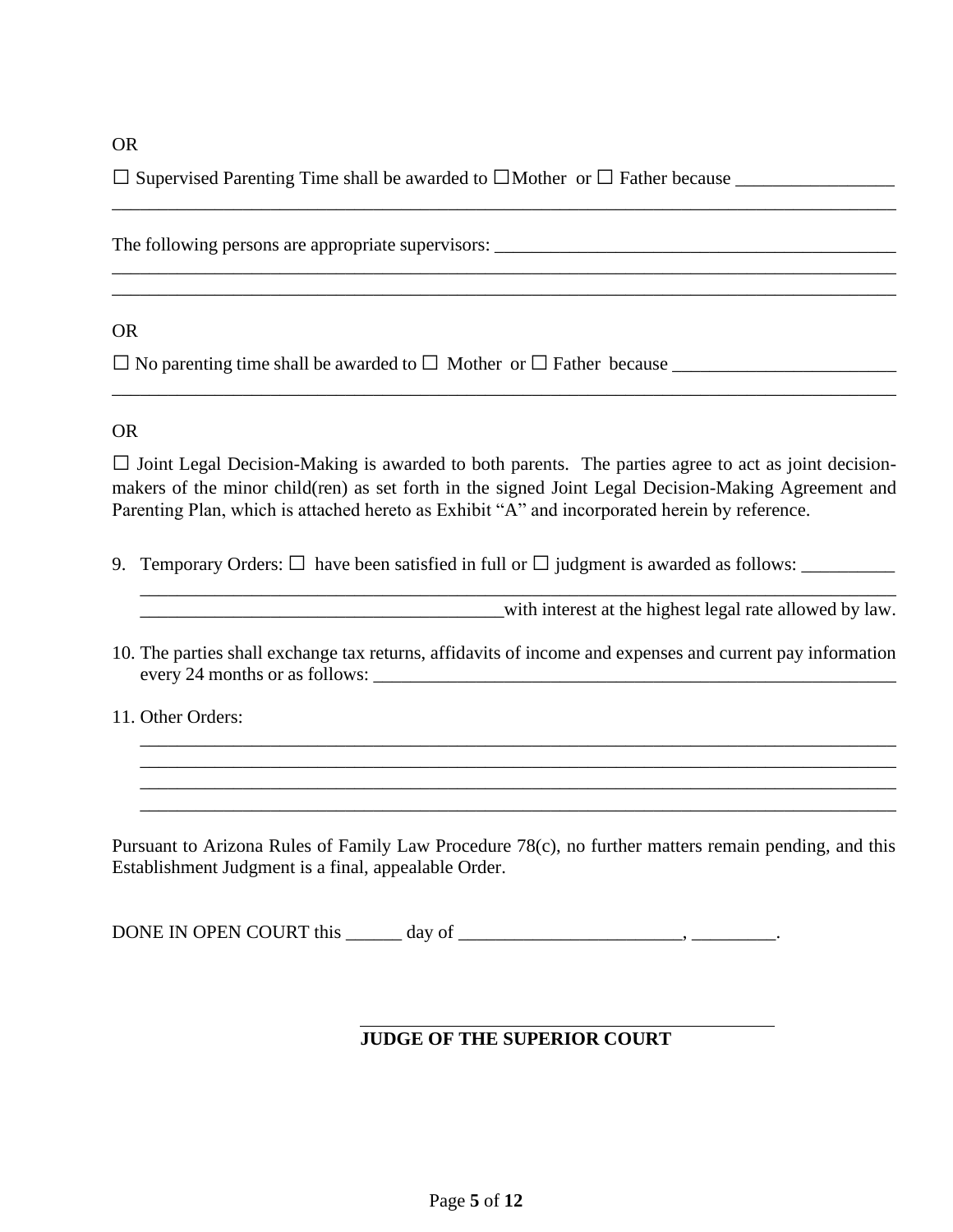Each of the undersigned stipulate and agree to the entry of Order consistent with the contents of this Judgment. Each further avows that they enter into this Judgment of their own free will without having been threatened or coerced.

\_\_\_\_\_\_\_\_\_\_\_\_\_\_\_\_\_\_\_\_\_\_\_\_\_\_\_\_\_\_\_\_\_\_\_\_\_\_\_ \_\_\_\_\_\_\_\_\_\_\_\_\_\_\_\_\_\_\_\_\_\_\_\_\_\_\_\_\_\_\_\_\_\_\_\_\_\_

Father Mother Mother

A COPY of the foregoing was **\_\_\_\_\_\_** Hand-Delivered \_\_\_\_\_\_ Mailed \_\_\_\_\_\_ Emailed

\_\_\_\_\_\_\_\_\_\_\_\_\_\_\_\_\_\_\_\_\_\_\_\_

\_\_\_\_\_\_\_\_\_\_\_\_\_\_\_\_\_\_\_\_\_\_\_\_

\_\_\_\_\_\_\_\_\_\_\_\_\_\_\_\_\_\_\_\_\_\_\_\_

\_\_\_\_\_\_\_\_\_\_\_\_\_\_\_\_\_\_\_\_\_\_\_\_

\_\_\_\_\_\_\_\_\_\_\_\_\_\_\_\_\_\_\_\_\_\_\_\_

 $\_$ 

To Petitioner:

To Respondent: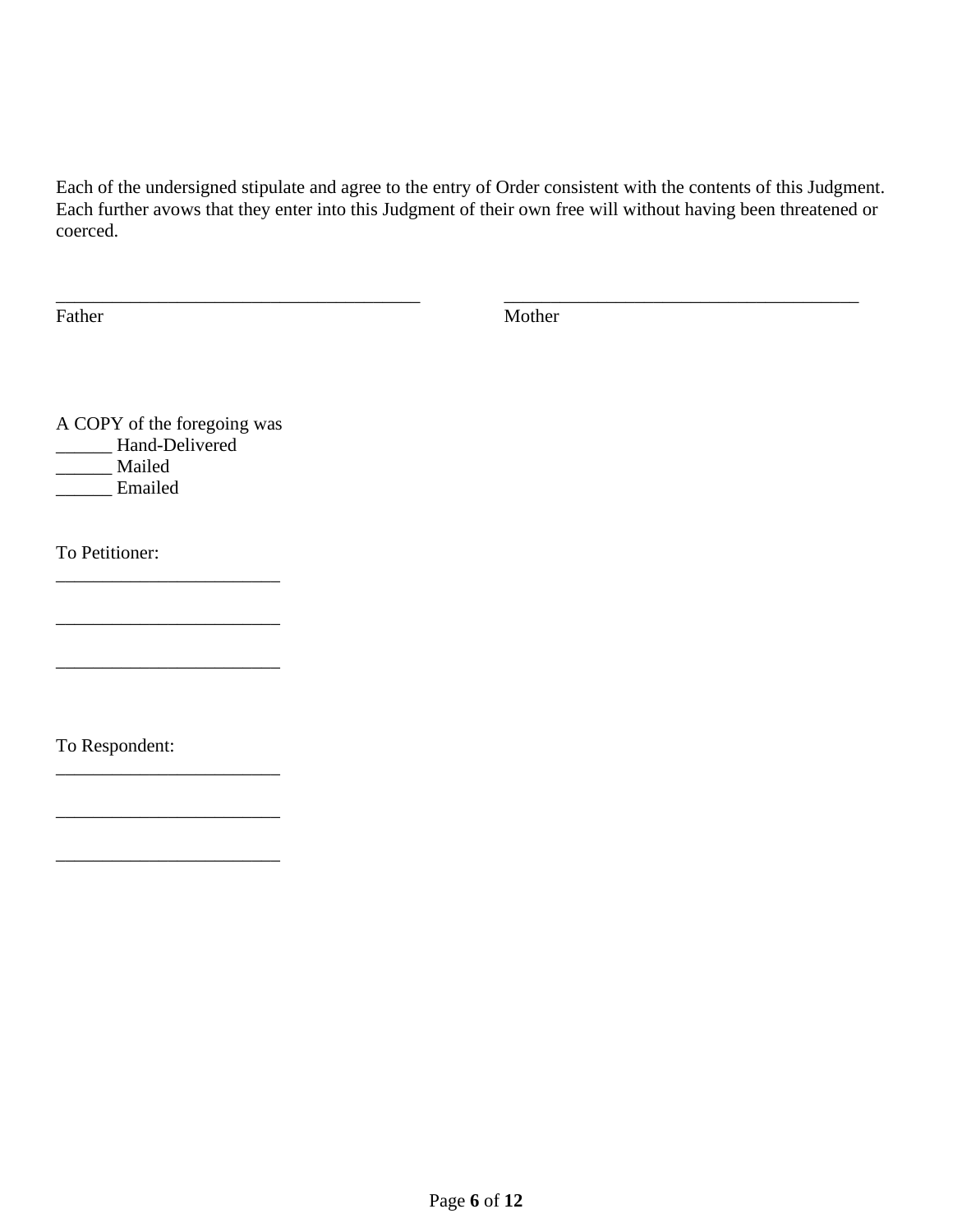### **EXHIBIT "A"**

#### Legal Decision-Making and Parenting Plan

#### THE FOLLOWING LEGAL DECISION-MAKING ARRANGEMENT IS REQUESTED: (Choose EITHER 1 or 2 below).

1. [ ] SOLE LEGAL DECISION-MAKING AUTHORITY. The parents agree that Sole Legal Decision-Making authority and primary physical custody should be granted to the

#### □Mother or □Father.

The parents agree that since each has a unique contribution to offer to the growth and development of their minor child(ren), each of them will continue to have a full and active role in providing a sound moral, social, economic, and educational environment for the benefit of the minor child(ren), as described in the following pages.

OR

2. [ ] JOINT LEGAL DECISION-MAKING AUTHORITY. The parents agree to Joint Legal Decision-Making and request the court to approve the Joint Legal Decision-Making arrangement as described in this Plan.

PHYSICAL CUSTODY AND PARENTING TIME. Complete each section below. Be specific about what you want the Judge to approve in the Court Order.

#### A. WEEKDAY AND WEEKEND TIME-SHARING SCHEDULE DURING THE SCHOOL YEAR:

\_\_\_\_\_\_\_\_\_\_\_\_\_\_\_\_\_\_\_\_\_\_\_\_\_\_\_\_\_\_\_\_\_\_\_\_\_\_\_\_\_\_\_\_\_\_\_\_\_\_\_\_\_\_\_\_\_\_\_\_\_\_\_\_\_\_\_\_\_\_\_\_\_\_\_\_\_\_\_\_\_\_\_\_ \_\_\_\_\_\_\_\_\_\_\_\_\_\_\_\_\_\_\_\_\_\_\_\_\_\_\_\_\_\_\_\_\_\_\_\_\_\_\_\_\_\_\_\_\_\_\_\_\_\_\_\_\_\_\_\_\_\_\_\_\_\_\_\_\_\_\_\_\_\_\_\_\_\_\_\_\_\_\_\_\_\_\_\_

\_\_\_\_\_\_\_\_\_\_\_\_\_\_\_\_\_\_\_\_\_\_\_\_\_\_\_\_\_\_\_\_\_\_\_\_\_\_\_\_\_\_\_\_\_\_\_\_\_\_\_\_\_\_\_\_\_\_\_\_\_\_\_\_\_\_\_\_\_\_\_\_\_\_\_\_\_\_\_\_\_\_\_\_

\_\_\_\_\_\_\_\_\_\_\_\_\_\_\_\_\_\_\_\_\_\_\_\_\_\_\_\_\_\_\_\_\_\_\_\_\_\_\_\_\_\_\_\_\_\_\_\_\_\_\_\_\_\_\_\_\_\_\_\_\_\_\_\_\_\_\_\_\_\_\_\_\_\_\_\_\_\_\_\_\_\_\_\_ \_\_\_\_\_\_\_\_\_\_\_\_\_\_\_\_\_\_\_\_\_\_\_\_\_\_\_\_\_\_\_\_\_\_\_\_\_\_\_\_\_\_\_\_\_\_\_\_\_\_\_\_\_\_\_\_\_\_\_\_\_\_\_\_\_\_\_\_\_\_\_\_\_\_\_\_\_\_\_\_\_\_\_\_

\_\_\_\_\_\_\_\_\_\_\_\_\_\_\_\_\_\_\_\_\_\_\_\_\_\_\_\_\_\_\_\_\_\_\_\_\_\_\_\_\_\_\_\_\_\_\_\_\_\_\_\_\_\_\_\_\_\_\_\_\_\_\_\_\_\_\_\_\_\_\_\_\_\_\_\_\_\_\_\_\_\_\_\_ \_\_\_\_\_\_\_\_\_\_\_\_\_\_\_\_\_\_\_\_\_\_\_\_\_\_\_\_\_\_\_\_\_\_\_\_\_\_\_\_\_\_\_\_\_\_\_\_\_\_\_\_\_\_\_\_\_\_\_\_\_\_\_\_\_\_\_\_\_\_\_\_\_\_\_\_\_\_\_\_\_\_\_\_

The minor child(ren) will be in the care of Father as follows: (Explain).

The minor child(ren) will be in the care of Mother as follows: (Explain).

Other physical custody arrangements are as follows: (Explain).

Transportation will be provided as follows: (Explain).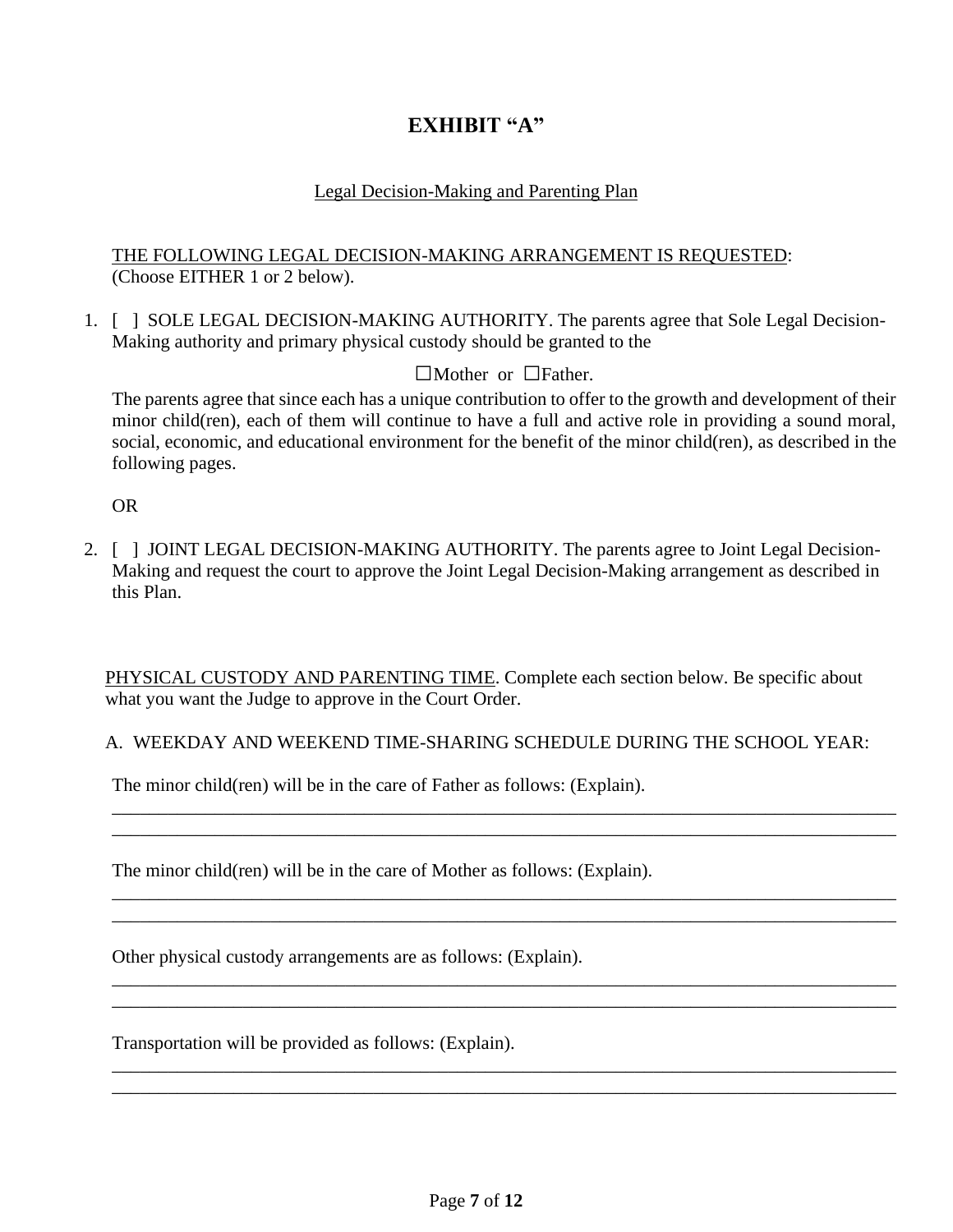Costs of transportation shall be paid as follows: (Explain).

Pick-up and Drop-Off shall be as follows: (Explain).

#### B. TIME-SHARING SCHEDULE DURING THE SUMMER BREAK FROM SCHOOL:

C. TRAVEL: Should either parent travel out of the area with the minor child(ren), each parent will keep the other parent informed of travel plans, address(es), and telephone number(s) at which that parent and the minor child(ren) can be reached.

\_\_\_\_\_\_\_\_\_\_\_\_\_\_\_\_\_\_\_\_\_\_\_\_\_\_\_\_\_\_\_\_\_\_\_\_\_\_\_\_\_\_\_\_\_\_\_\_\_\_\_\_\_\_\_\_\_\_\_\_\_\_\_\_\_\_\_\_\_\_\_\_\_\_\_\_\_\_\_\_\_\_\_\_

\_\_\_\_\_\_\_\_\_\_\_\_\_\_\_\_\_\_\_\_\_\_\_\_\_\_\_\_\_\_\_\_\_\_\_\_\_\_\_\_\_\_\_\_\_\_\_\_\_\_\_\_\_\_\_\_\_\_\_\_\_\_\_\_\_\_\_\_\_\_\_\_\_\_\_\_\_\_\_\_\_\_\_\_ \_\_\_\_\_\_\_\_\_\_\_\_\_\_\_\_\_\_\_\_\_\_\_\_\_\_\_\_\_\_\_\_\_\_\_\_\_\_\_\_\_\_\_\_\_\_\_\_\_\_\_\_\_\_\_\_\_\_\_\_\_\_\_\_\_\_\_\_\_\_\_\_\_\_\_\_\_\_\_\_\_\_\_\_

\_\_\_\_\_\_\_\_\_\_\_\_\_\_\_\_\_\_\_\_\_\_\_\_\_\_\_\_\_\_\_\_\_\_\_\_\_\_\_\_\_\_\_\_\_\_\_\_\_\_\_\_\_\_\_\_\_\_\_\_\_\_\_\_\_\_\_\_\_\_\_\_\_\_\_\_\_\_\_\_\_\_\_\_ \_\_\_\_\_\_\_\_\_\_\_\_\_\_\_\_\_\_\_\_\_\_\_\_\_\_\_\_\_\_\_\_\_\_\_\_\_\_\_\_\_\_\_\_\_\_\_\_\_\_\_\_\_\_\_\_\_\_\_\_\_\_\_\_\_\_\_\_\_\_\_\_\_\_\_\_\_\_\_\_\_\_\_\_ \_\_\_\_\_\_\_\_\_\_\_\_\_\_\_\_\_\_\_\_\_\_\_\_\_\_\_\_\_\_\_\_\_\_\_\_\_\_\_\_\_\_\_\_\_\_\_\_\_\_\_\_\_\_\_\_\_\_\_\_\_\_\_\_\_\_\_\_\_\_\_\_\_\_\_\_\_\_\_\_\_\_\_\_

D. HOLIDAY SCHEDULE: The holiday schedule takes priority over the regular time-sharing schedule as described above.

|                          | Even Years | <b>Odd Years</b> |  |
|--------------------------|------------|------------------|--|
| <b>Spring Break</b>      |            |                  |  |
| Easter                   |            |                  |  |
| <b>Fall Break</b>        |            |                  |  |
| Thanksgiving             |            |                  |  |
| <b>Christmas Break</b>   |            |                  |  |
| Christmas Eve            |            |                  |  |
| Christmas Day            |            |                  |  |
| Child(ren's) Birthday(s) |            |                  |  |
|                          |            |                  |  |
|                          |            |                  |  |
|                          |            |                  |  |
|                          |            |                  |  |
|                          |            |                  |  |

 $\square$  Mother's Day will be celebrated with the Mother every year.

 $\square$  Father's Day will be celebrated with the Father every year.

 $\square$  Each parent may have the child(ren) on his or her own birthday.

 $\square$  Three-day weekends which include Martin Luther King Day, Presidents' Day, Memorial Day, Labor Day, Columbus Day, the child(ren) will remain in the care of the parent who has the minor child(ren) for the weekend if that parent is able to exercise parenting time that day.

 $\Box$  Telephone Contact: Each parent may have reasonable telephone contact with the minor child(ren) during the child(ren)'s normal waking hours, OR as follows: (Explain)

\_\_\_\_\_\_\_\_\_\_\_\_\_\_\_\_\_\_\_\_\_\_\_\_\_\_\_\_\_\_\_\_\_\_\_\_\_\_\_\_\_\_\_\_\_\_\_\_\_\_\_\_\_\_\_\_\_\_\_\_\_\_\_\_\_\_\_\_\_\_\_\_\_\_\_\_\_\_\_\_\_ \_\_\_\_\_\_\_\_\_\_\_\_\_\_\_\_\_\_\_\_\_\_\_\_\_\_\_\_\_\_\_\_\_\_\_\_\_\_\_\_\_\_\_\_\_\_\_\_\_\_\_\_\_\_\_\_\_\_\_\_\_\_\_\_\_\_\_\_\_\_\_\_\_\_\_\_\_\_\_\_\_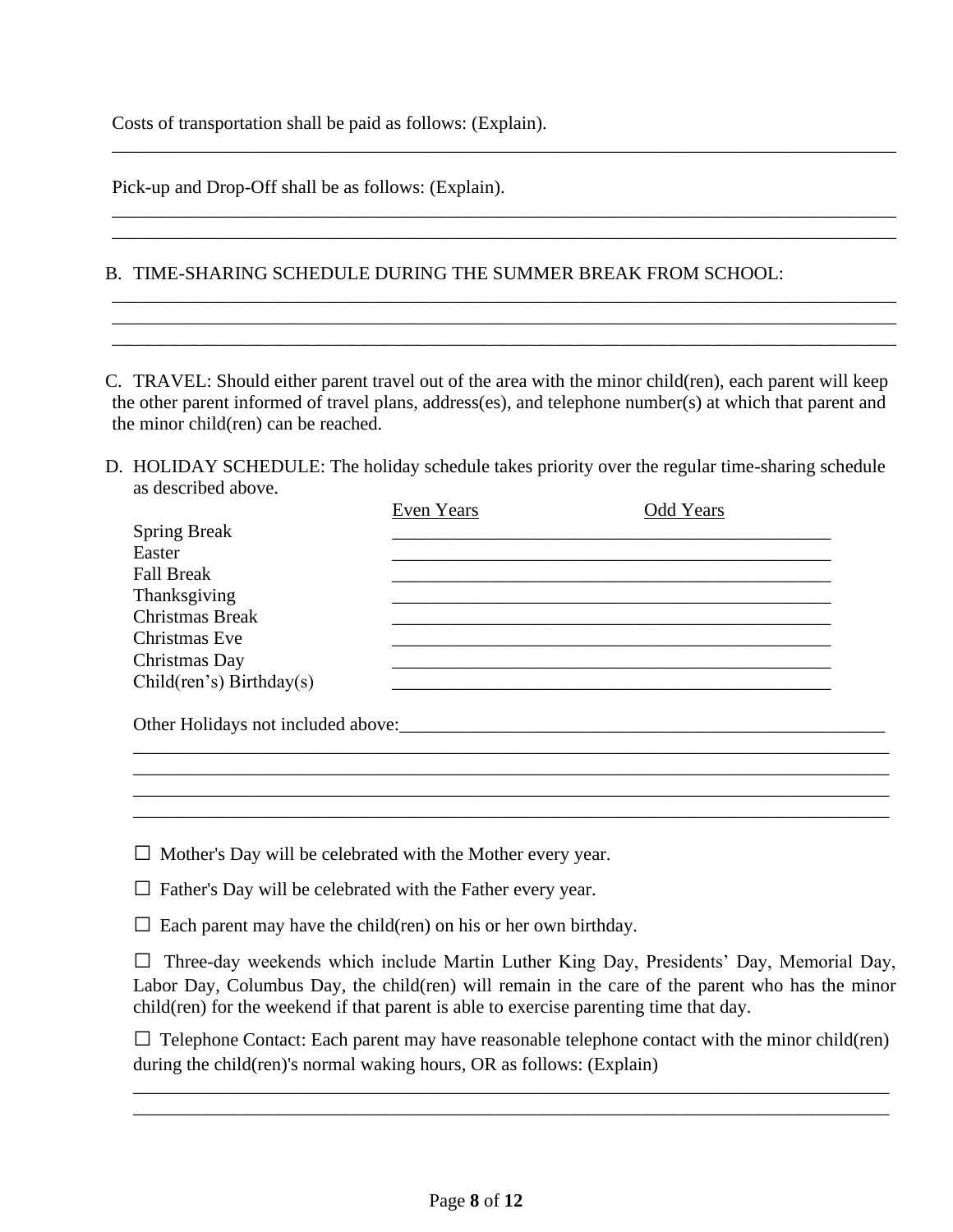#### E. PARENTAL ACCESS TO RECORDS AND INFORMATION: Under Arizona law (A.R.S. §25-

403.06), unless otherwise provided by Court Order or law, on reasonable request, both parents are entitled to have equal access to documents and other information concerning the minor child(ren)'s education and physical, mental, moral and emotional health including medical, school, police, court and other records. A person who does not comply with a reasonable request for these records shall reimburse the requesting parent for court costs and attorney fees incurred by that parent to make the other parent obey this request. A parent who attempts to restrict the release of documents or information by the custodian of the records without a prior Court Order is subject to legal sanctions.

F. EDUCATIONAL ARRANGEMENTS: Both parents have the right to participate in school conferences, events and activities, and the right to consult with teachers and other school personnel.

 $\square$  Both parents will make major educational decisions together OR

 $\Box$  If the parents do not reach an agreement, then major educational decisions will be made by:

 $\Box$ Mother or  $\Box$ Father after consulting the other parent.

G. MEDICAL AND DENTAL ARRANGEMENTS: Both parents have the right to authorize emergency medical treatment, if needed, and the right to consult with physicians and other medical practitioners. Both parents agree to advise the other parent immediately of any emergency medical/dental care sought for the minor child(ren), to cooperate on health matters concerning the child(ren) and to keep one another reasonably informed. Both parents agree to keep each other informed as to names, addresses and telephone numbers of all medical/dental care providers.

 $\Box$  Both parents will make major medical decisions together, except for emergency situations as noted above OR

 $\Box$  If the parents do not reach an agreement, then major medical/dental decisions will be made by:

 $\Box$  Mother or  $\Box$  Father after consulting the other parent.

#### H. RELIGIOUS EDUCATION ARRANGEMENTS:

 $\Box$  Each parent may take the minor child(ren) to a church or place of worship, if any, of his or her choice during the time that the minor child(ren) is/are in his or her care.

 $\Box$  Both parents agree that religious arrangements are not applicable to this plan.

#### I. ADDITIONAL ARRANGEMENTS:

 $\square$  ASK OTHER PARENT IF HE/SHE WANTS TO TAKE CARE OF CHILD(REN). Each parent agrees to consider the other parent as care-provider for the minor child(ren) before making other arrangements.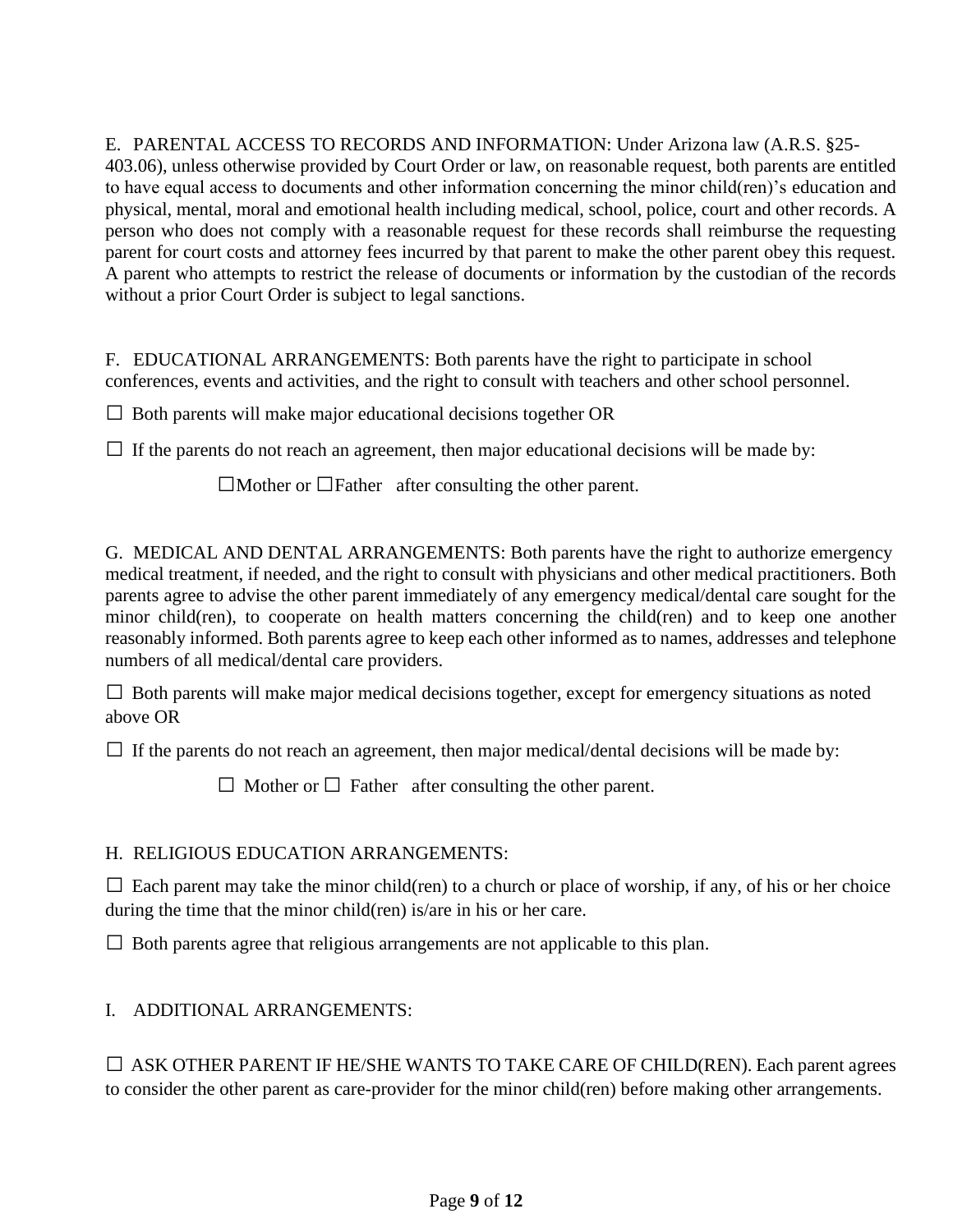| $\Box$ FREQUENCY OF COMMUNICATION. Each parent agrees to communicate regarding the<br>child(ren) on a regular basis. That communication schedule will be: |  |
|-----------------------------------------------------------------------------------------------------------------------------------------------------------|--|
| and will be by the following methods (check all that apply): $\Box$ Phone $\Box$ Text $\Box$ Email $\Box$ Other<br>(explain:                              |  |

 $\Box$  MEDIATION. If the parents are unable to reach a mutual agreement regarding a legal change to their parenting orders, they may request mediation through the court or a private mediator of their choice.

NOTIFY OTHER PARENT OF ADDRESS CHANGE. Each parent will inform the other parent of any change of address and/or phone number in advance OR within \_\_\_\_\_\_\_\_\_\_\_\_\_\_ days of the change.

NOTIFY OTHER PARENT OF EMERGENCY. Both parents agree that each parent will promptly inform the other parent of any emergency or other important event that involves the minor child(ren).

TALK TO OTHER PARENT ABOUT EXTRA ACTIVITIES. Each parent will consult and agree with the other parent regarding any extra activity that affects the minor child(ren)'s access to the other parent.

COMMUNICATE. Each parent agrees that all communications regarding the minor child(ren) will be between the parents and that they will not use the minor child(ren) to convey information or to set up parenting time changes.

METHOD OF COMMUNICATION. Each parent agrees to use the following means of communication:

\_\_\_\_\_\_\_\_\_\_\_\_\_\_\_\_\_\_\_\_\_\_\_\_\_\_\_\_\_\_\_\_\_\_\_\_\_\_\_\_\_\_\_\_\_\_\_\_\_\_\_\_\_\_\_\_\_\_\_\_\_\_\_\_\_\_\_\_\_\_.

PRAISE OTHER PARENT. Each parent agrees to encourage love and respect between the minor child(ren) and the other parent, and neither parent shall do anything that may hurt the other parent's relationship with the minor child(ren).

COOPERATE AND WORK TOGETHER. Both parents agree to exert their best efforts to work cooperatively in future plans consistent with the best interests of the minor child(ren) and to amicably resolve such disputes as may arise.

NOTIFY OTHER PARENT OF PROBLEMS WITH TIME-SHARING AHEAD OF TIME. If either parent is unable to follow through with the time-sharing arrangements involving the minor child(ren), that parent will notify the other parent as soon as possible.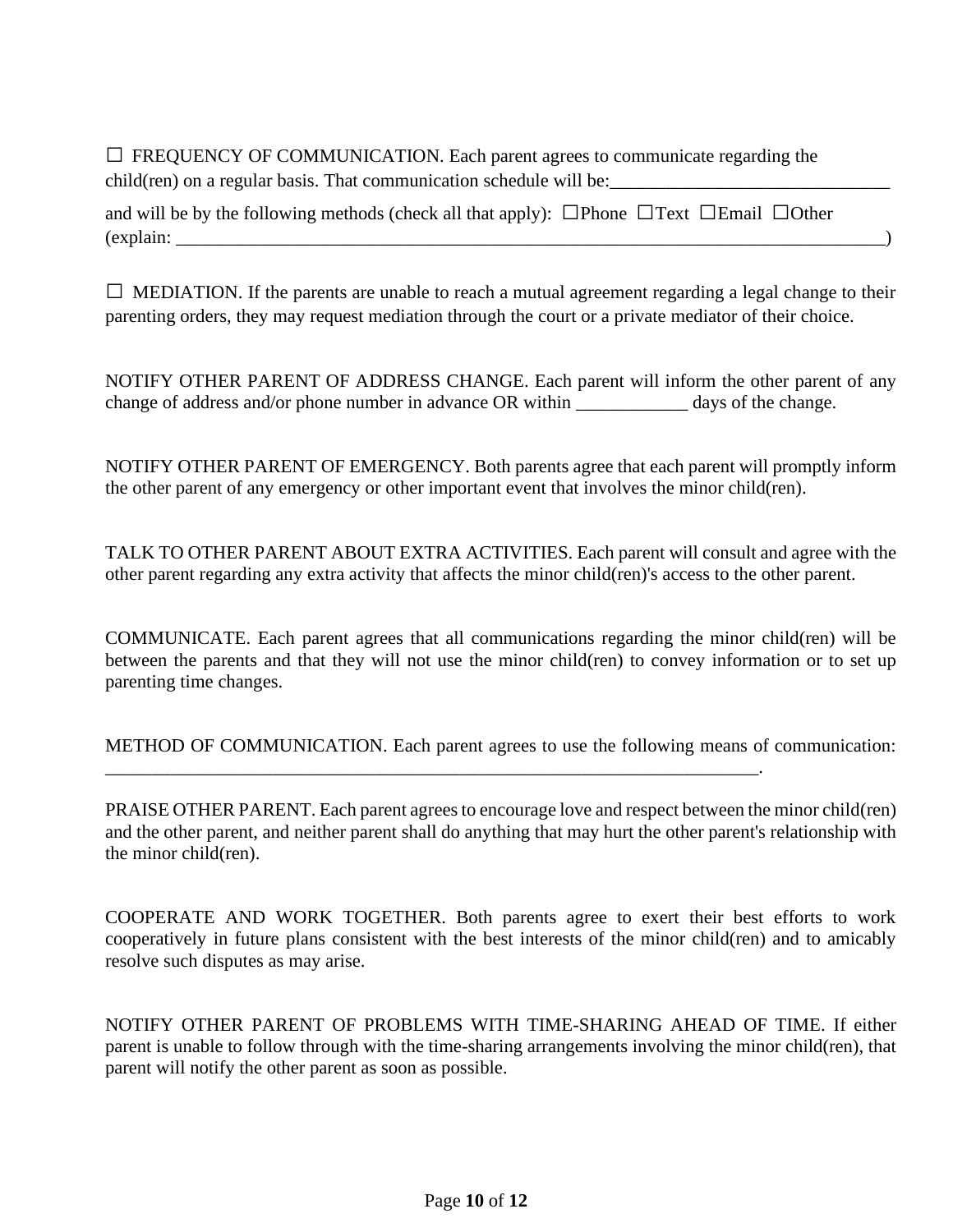PARENTING PLAN. If either parent moves out of the area and returns later, they will use the most recent "Parenting Plan/Access Agreement" in place before the move.

STATEMENT REGARDING CONTACT WITH SEX OFFENDERS AND PERSONS CONVICTED OF DANGEROUS CRIMES AGAINST CHILDREN. According to A.R.S. §25-403.05, a child's parent or custodian must immediately notify the other parent or custodian if the person knows that a convicted or registered sex offender or someone who has been convicted of a dangerous crime against children may have access to the child. The parent or custodian must provide notice by first class mail, return receipt requested, by electronic means to an electronic mail address that the recipient provided to the parent or custodian for notification purposes or by another form of communication accepted by the Court. According to A.R.S. §13-705 (P)(1), "Dangerous Crime Against Children" means any of the following that is committed against a minor who is under fifteen years of age: (a) Second degree murder. (b) Aggravated assault resulting in serious physical injury or involving the discharge, use or threatening exhibition of a deadly weapon or dangerous instrument. (c) Sexual assault. (d) Molestation of a child. (e) Sexual conduct with a minor. (f) Commercial sexual exploitation of a minor. (g) Sexual exploitation of a minor. (h) Child abuse as prescribed in section 13-3623, subsection A, paragraph 1. (i) Kidnapping. (j) Sexual abuse. (k) Taking a child for the purpose of prostitution as prescribed in section 13-3206. (l) Child prostitution as prescribed in section 13-3212. (m) Involving or using minors in drug offenses. (n) Continuous sexual abuse of a child. (o) Attempted first degree murder. (p) Sex trafficking. (q) Manufacturing methamphetamine under circumstances that cause physical injury to a minor. (r) Bestiality as prescribed in section 13-1411, subsection A, paragraph 2. (s) Luring a minor for sexual exploitation. (t) Aggravated luring a minor for sexual exploitation. (u) Unlawful age misrepresentation.

DOMESTIC VIOLENCE: Arizona Law (A.R.S. § 25-403.03) states that Joint Legal Decision-Making authority shall NOT be awarded if there has been "a history of significant domestic violence."

 $\square$  Domestic Violence has not occurred between the parties, OR

 $\Box$  Domestic Violence has occurred but it has not been "significant" or has been committed by both parties.

#### DUI or DRUG CONVICTIONS:

 $\Box$  Neither party has been convicted of driving under the influence or a drug offense within the past 12 months, OR

 $\square$  One of the parties HAS been convicted of driving under the influence or a drug offense within the past 12 months but the parties feel Joint Legal Decision-Making is in the best interest of the children.

IF THERE HAS BEEN DOMESTIC VIOLENCE OR A DUI OR DRUG CONVICTION: Attach an extra page explaining why Joint Legal Decision-Making is still in the best interest of the child(ren).